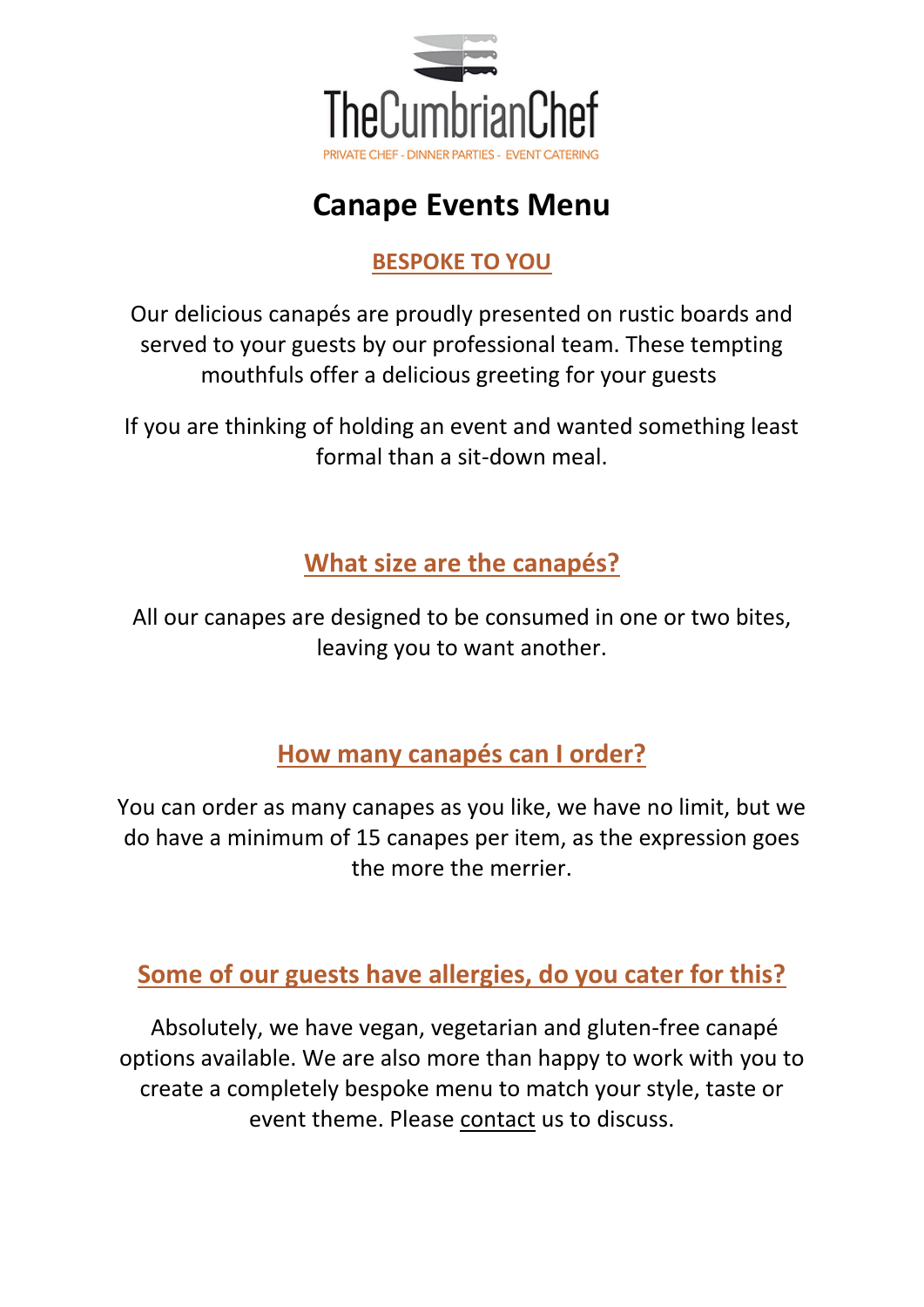## **How many do you recommend per head?**

We recommend serving around six-eight canapés per person for a one-hour event and two more per person for every hour after. But it's completely up to you. It all depends on the event timing, whether or not guests will have eaten before or after, and if a starter, main, dessert will be served.

## **Hot Meat**

Beef brisket Blackstick blue croquette

Crispy buttermilk chicken - grain mustard mayonnaise **GF**

Lamb koftas -Tzatziki

# **Cold Meat**

Shredded duck pancake - hoisin sauce **DF**

Rare beef, potato rosti - horseradish **GF**

Cumbrian air-dried ham - peach, pea shoots **GF**

# **Hot Fish**

Battered Fish - chips - tartar sauce

Fish cakes - sweet chilli dip

Pancetta - Queen scallop brochettes **GF/ DF**

# **Cold Fish**

Garlic chilli king prawn - skewer **GF/ DF** Salmon gravalax - crème fraiche - pomegranate - blinis Pumpernickel - smoked halibut - avocado - seaweed **DF**